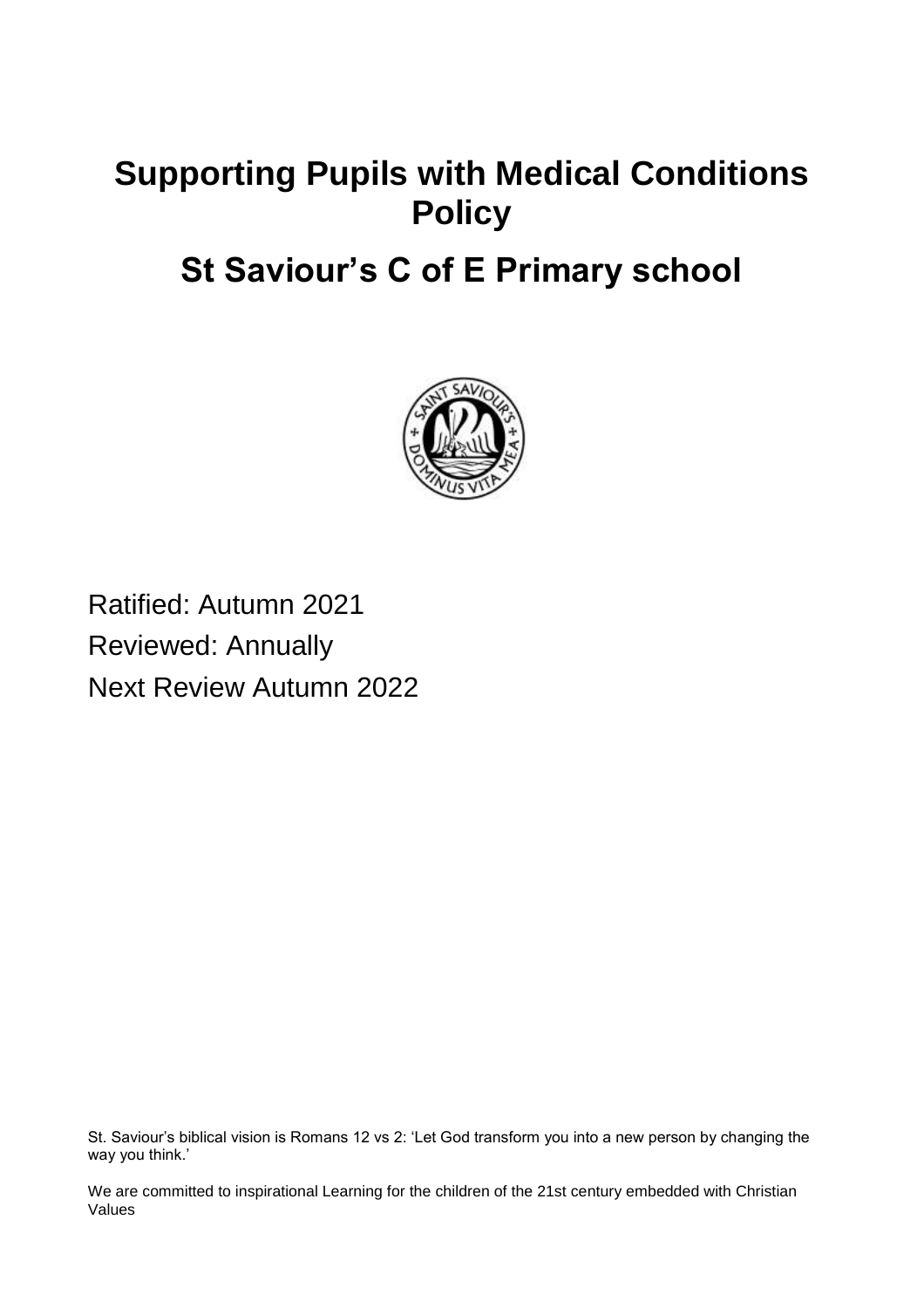#### **Contents**

| 1. Aims                                                |                |
|--------------------------------------------------------|----------------|
| 2. Legislation and statutory responsibilities          | 3              |
| 3. Roles and responsibilities                          | 3              |
| 4. Equal opportunities                                 | 4              |
| 5. Being notified that a child has a medical condition | 5              |
| 6. Individual healthcare plans                         | 6              |
| 7. Managing medicines                                  | $\overline{7}$ |
| 8. Emergency procedures                                | 8              |
| 9. Training                                            | 8              |
| 10. Record keeping                                     | 8              |
| 11. Liability and indemnity                            | 9              |
| 12. Complaints                                         | 9              |
| 13. Monitoring arrangements                            | 9              |
| 14. Links to other policies                            | 9              |
|                                                        |                |

St. Saviour's biblical vision is Romans 12 vs 2: 'Let God transform you into a new person by changing the way you think.'

We are committed to inspirational Learning for the children of the 21st century embedded with Christian Values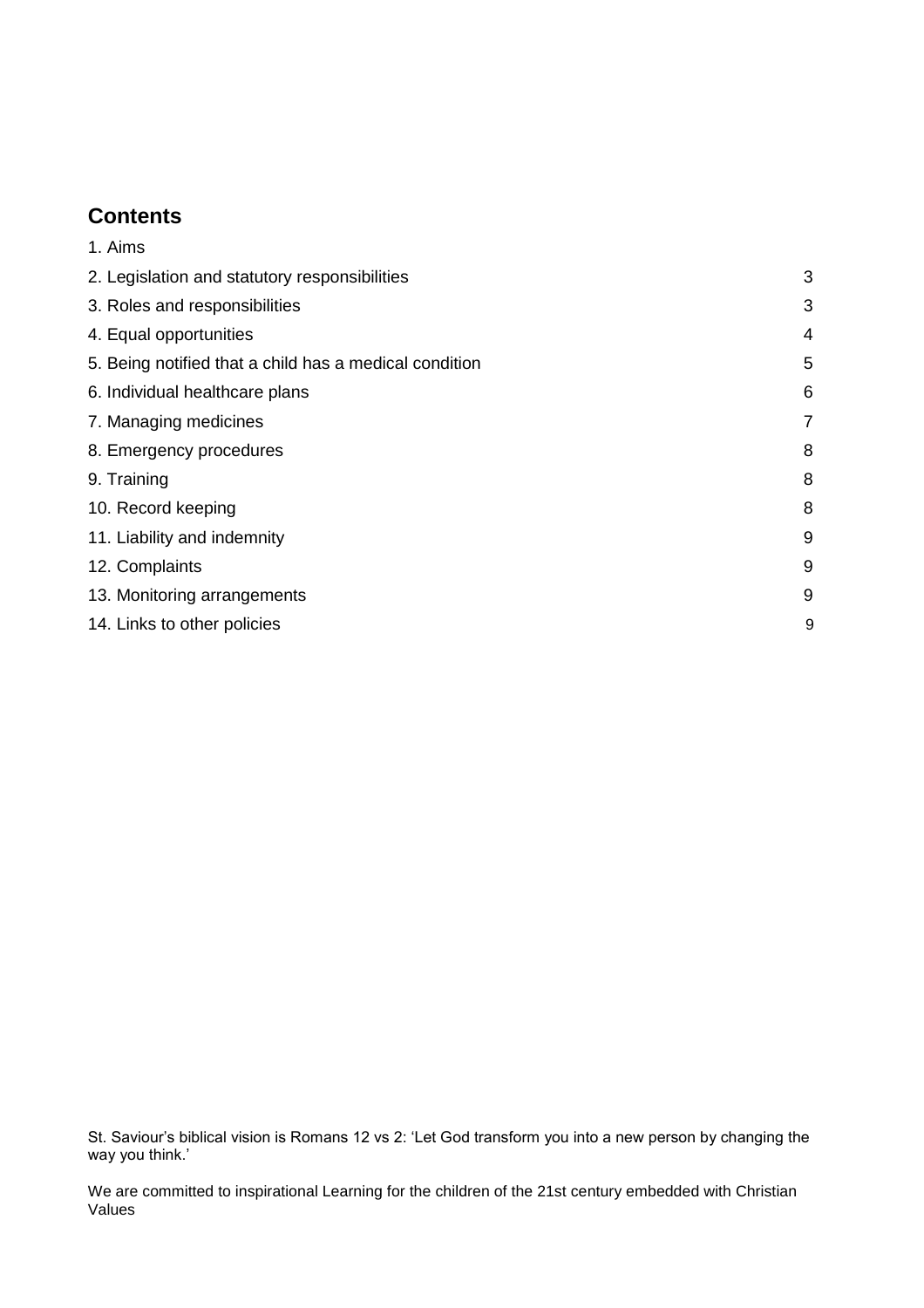### **1. Aims**

This policy aims to ensure that:

- Pupils, staff and parents understand how our school will support pupils with medical conditions
- Pupils with medical conditions are properly supported to allow them to access the same education as other pupils, including school trips and sporting activities

The governing board will implement this policy by:

- Making sure sufficient staff are suitably trained
- Making staff aware of pupil's condition, where appropriate
- Making sure there are cover arrangements to ensure someone is always available to support pupils with medical conditions
- Providing supply teachers with appropriate information about the policy and relevant pupils
- Developing and monitoring individual healthcare plans (IHPs)

**The persons with responsibility for implementing this policy are** The Headteacher/ Head of School and the Office Manager.

### **2. Legislation and statutory responsibilities**

This policy meets the requirements under [Section 100 of the Children and Families Act 2014,](http://www.legislation.gov.uk/ukpga/2014/6/part/5/crossheading/pupils-with-medical-conditions) which places a duty on governing boards to make arrangements for supporting pupils at their school with medical conditions.

It is also based on the Department for Education's statutory guidance: [Supporting pupils at school with](https://www.gov.uk/government/uploads/system/uploads/attachment_data/file/484418/supporting-pupils-at-school-with-medical-conditions.pdf)  [medical conditions.](https://www.gov.uk/government/uploads/system/uploads/attachment_data/file/484418/supporting-pupils-at-school-with-medical-conditions.pdf)

This policy also complies with our funding agreement and articles of association.

### **3. Roles and responsibilities**

#### **3.1 The governing board**

The governing board has ultimate responsibility to make arrangements to support pupils with medical conditions. The governing board will ensure that sufficient staff have received suitable training and are competent before they are responsible for supporting children with medical conditions.

#### **3.2 The Headteacher**

The Headteacher will:

- Make sure all staff are aware of this policy and understand their role in its implementation
- Ensure that there is a sufficient number of trained staff available to implement this policy and deliver against all individual healthcare plans (IHPs), including in contingency and emergency situations
- Take overall responsibility for the development of IHPs
- Make sure that school staff are appropriately insured and aware that they are insured to support pupils in this way
- Contact the school nursing service in the case of any pupil who has a medical condition that may require support at school, but who has not yet been brought to the attention of the school nurse
- Ensure that systems are in place for obtaining information about a child's medical needs and that this information is kept up to date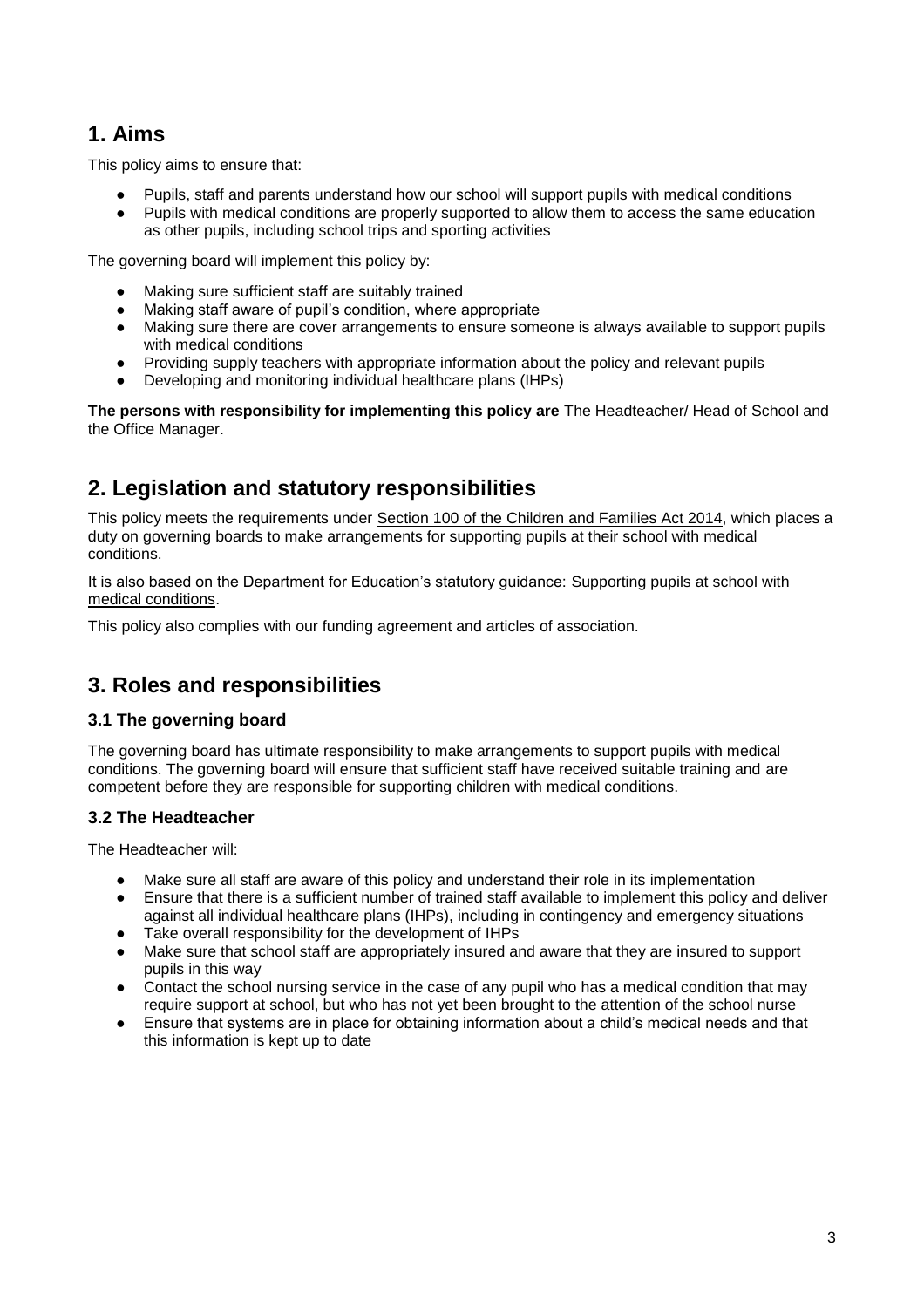#### **3.3 Staff**

Supporting pupils with medical conditions during school hours is not the sole responsibility of one person. Any member of staff may be asked to provide support to pupils with medical conditions, although they will not be required to do so. This includes the administration of medicines.

Those staff who take on the responsibility to support pupils with medical conditions will receive sufficient and suitable training and will achieve the necessary level of competency before doing so.

Teachers will take into account the needs of pupils with medical conditions that they teach. All staff will know what to do and respond accordingly when they become aware that a pupil with a medical condition needs help.

#### **3.4 Parents**

Parents will:

- Provide the school with sufficient and up-to-date information about their child's medical needs
- Be involved in the development and review of their child's IHP and may be involved in its drafting
- Carry out any action they have agreed to as part of the implementation of the IHP e.g. provide medicines and equipment and ensure that medicines are within date

#### **3.5 Pupils**

Pupils with medical conditions will often be best placed to provide information about how their condition affects them. Pupils should be fully involved in discussions about their medical support needs and contribute as much as possible to the development of their IHPs. They are also expected to comply with their IHPs.

#### **3.6 School nurses and other healthcare professionals**

Our school nursing service will notify the school when a pupil has been identified as having a medical condition that will require support in school. This will be before the pupil starts school, wherever possible.

Healthcare professionals, such as GPs and pediatricians, will liaise with the schools nurses and notify them of any pupils identified as having a medical condition.

#### **4**. **Equal opportunities**

Our school is clear about the need to actively support pupils with medical conditions to participate in school trips and visits, or in sporting activities, and not prevent them from doing so.

The school will consider what reasonable adjustments need to be made to enable these pupils to participate fully and safely on school trips, visits and sporting activities.

Risk assessments will be carried out so that planning arrangements take account of any steps needed to ensure that pupils with medical conditions are included. In doing so, pupils, their parents and any relevant healthcare professionals will be consulted.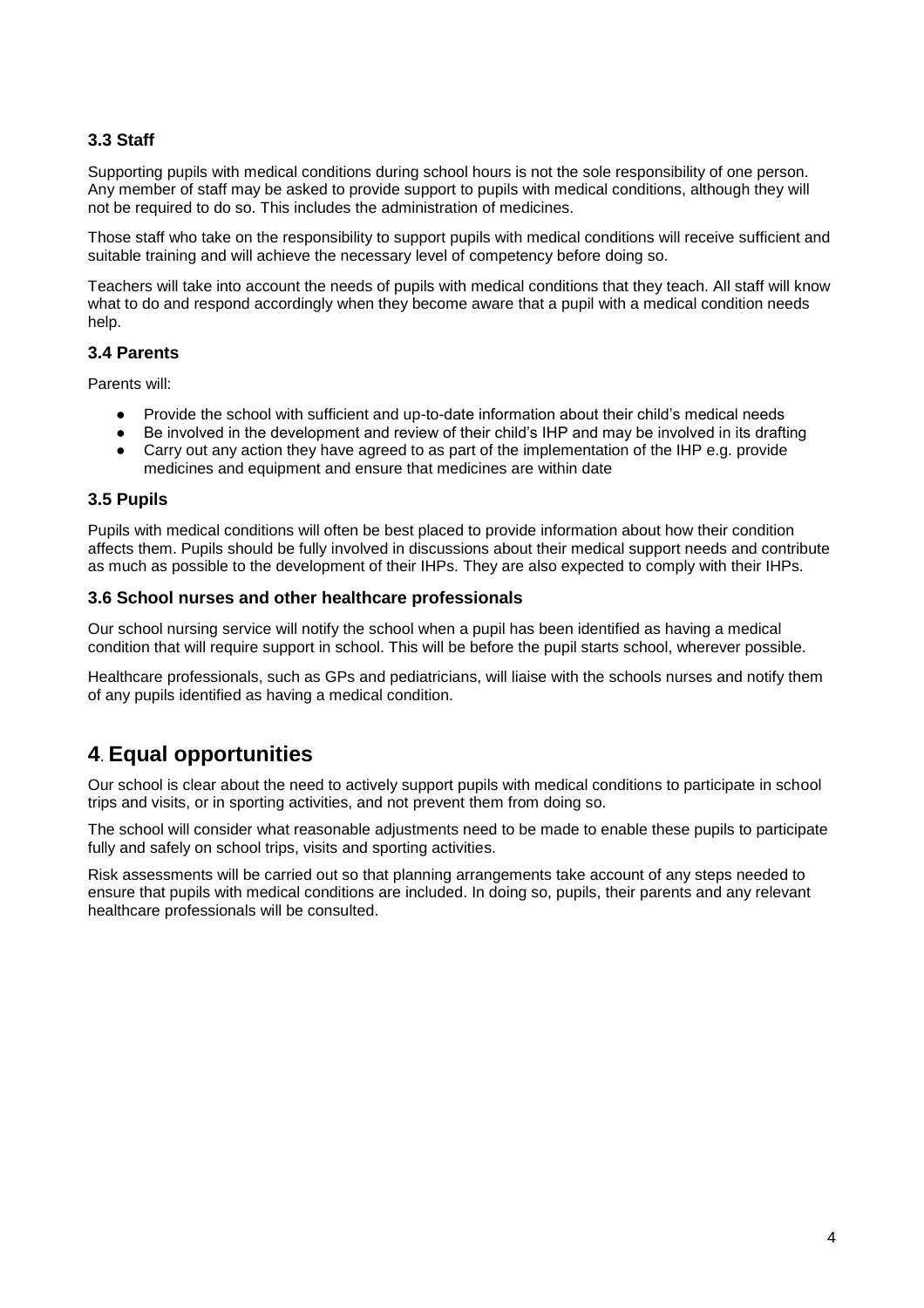### **5. Being notified that a child has a medical condition**

When the school is notified that a pupil has a medical condition, the process outlined below will be followed to decide whether the pupil requires an IHP.

The school will make every effort to ensure that arrangements are put into place within 2 weeks, or by the beginning of the relevant term for pupils who are new to our school.

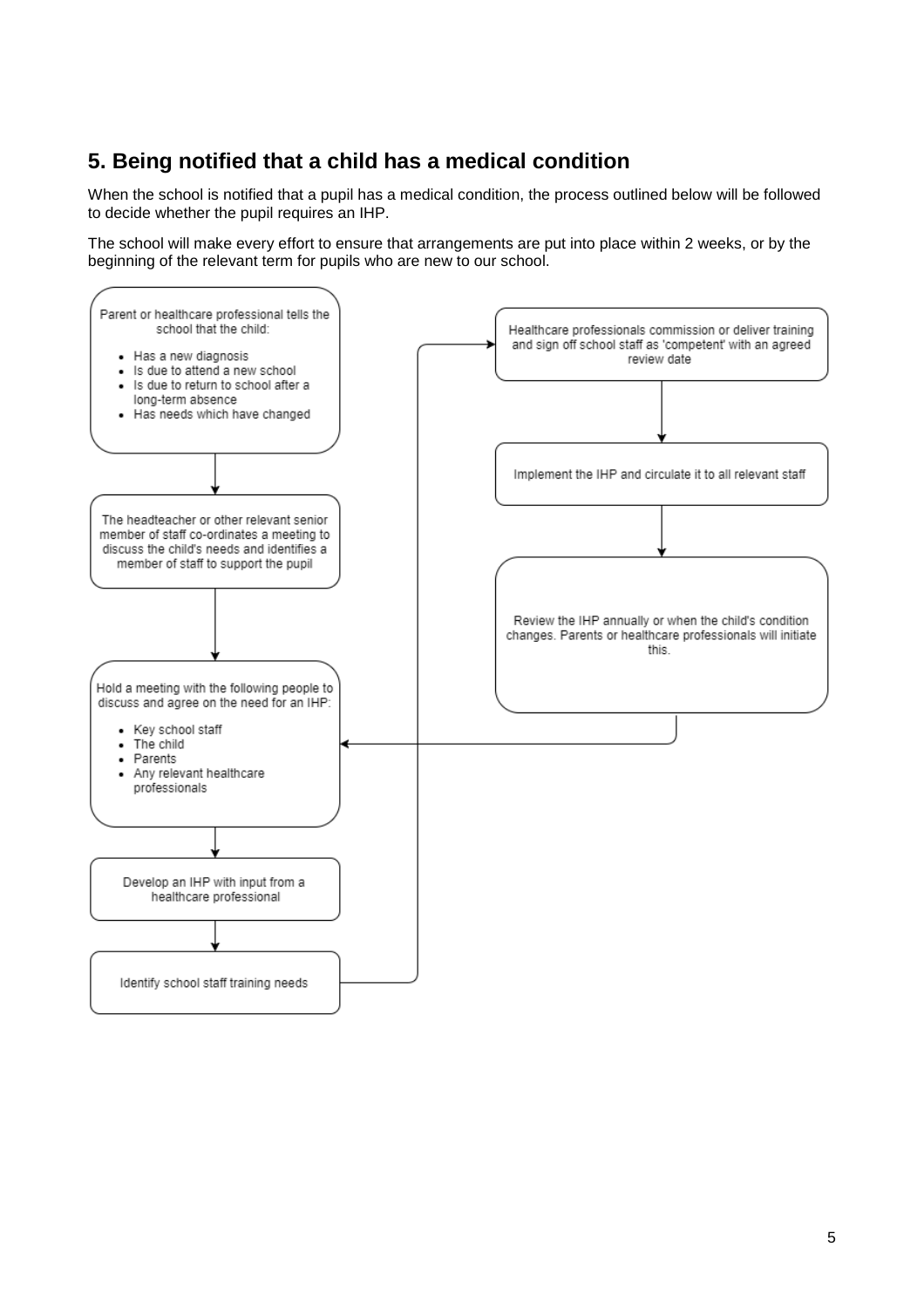### **6. Individual healthcare plans**

The Headteacher has overall responsibility for the development of IHPs for pupils with medical conditions. This has been delegated to the Office Manager.

Plans will be reviewed at least annually, or earlier if there is evidence that the pupil's needs have changed.

Plans will be developed with the pupil's best interests in mind and will set out:

- What needs to be done
- When
- By whom

Not all pupils with a medical condition will require an IHP. It will be agreed with a healthcare professional and the parents when an IHP would be inappropriate or disproportionate. This will be based on evidence. If there is not a consensus, the Headteacher will make the final decision.

Plans will be drawn up in partnership with the school, parents and a relevant healthcare professional, such as the school nurse, specialist or pediatrician, who can best advice on the pupil's specific needs. The pupil will be involved wherever appropriate.

IHPs will be linked to, or become part of, any statement of special educational needs (SEND) or education, health and care (EHC) plan. If a pupil has SEND but does not have an EHC plan, the SEND will be mentioned in the IHP.

The level of detail in the plan will depend on the complexity of the child's condition and how much support is needed. The Headteacher and Office Manager will consider the following when deciding what information to record on IHPs:

- The medical condition, its triggers, signs, symptoms and treatments
- The pupil's resulting needs, including medication (dose, side effects and storage) and other treatments, time, facilities, equipment, testing, access to food and drink where this is used to manage their condition, dietary requirements and environmental issues, e.g. crowded corridors, travel time between lessons
- Specific support for the pupil's educational, social and emotional needs. For example, how absences will be managed, requirements for extra time to complete exams, use of rest periods or additional support in catching up with lessons, counselling sessions
- The level of support needed, including in emergencies. If a pupil is self-managing their medication, this will be clearly stated with appropriate arrangements for monitoring
- Who will provide this support, their training needs, expectations of their role and confirmation of proficiency to provide support for the pupil's medical condition from a healthcare professional, and cover arrangements for when they are unavailable
- Who in the school needs to be aware of the pupil's condition and the support required
- Arrangements for written permission from parents and the Headteacher for medication to be administered by a member of staff, or self-administered by the pupil during school hours
- Separate arrangements or procedures required for school trips or other school activities outside of the normal school timetable that will ensure the pupil can participate, e.g. risk assessments
- Where confidentiality issues are raised by the parent/pupil, the designated individuals to be entrusted with information about the pupil's condition
- What to do in an emergency, including who to contact, and contingency arrangements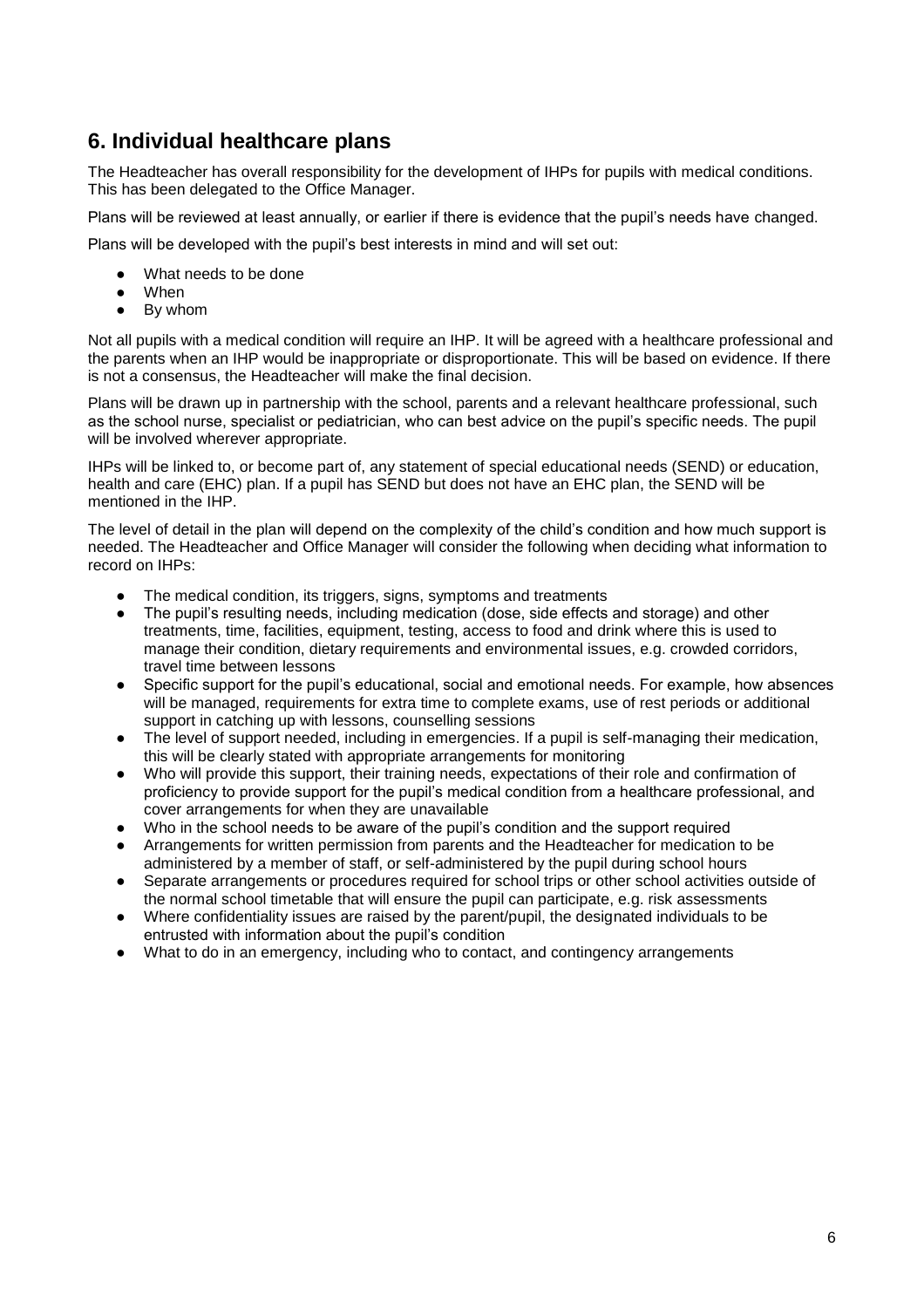## **7. Managing medicines**

Prescription medicines will only be administered at school:

- When it would be detrimental to the pupil's health or school attendance not to do so and
- Where we have parents' written consent

#### **The only exception to this is where the medicine has been prescribed to the pupil without the knowledge of the parents.**

Pupils under 16 will not be given medicine containing aspirin unless prescribed by a doctor.

Anyone giving a pupil any medication (for example, for pain relief) will first check maximum dosages and when the previous dosage was taken. Parents will always be informed.

The school will only accept prescribed medicines that are:

- In-date
- Labelled
- Provided in the original container, as dispensed by the pharmacist, and include instructions for administration, dosage and storage

The school will accept insulin that is inside an insulin pen or pump rather than its original container, but it must be in date.

All medicines will be stored safely. Pupils will be informed about where their medicines are at all times and be able to access them immediately. Medicines and devices such as asthma inhalers, blood glucose testing meters and adrenaline pens will always be readily available to pupils and not locked away.

Medicines will be returned to parents to arrange for safe disposal when no longer required.

#### **7.1 Controlled drugs**

[Controlled drugs](http://www.nhs.uk/chq/Pages/1391.aspx?CategoryID=73) are prescription medicines that are controlled under the [Misuse of Drugs Regulations 2001](http://www.legislation.gov.uk/uksi/2001/3998/schedule/1/made) and subsequent amendments, such as morphine or methadone.

A pupil who has been prescribed a controlled drug may have it in their possession if they are competent to do so, but they must not pass it to another pupil to use. All other controlled drugs are kept in a secure cupboard in the medical room and only named staff have access.

Controlled drugs will be easily accessible in an emergency and a record of any doses used and the amount held will be kept.

#### **7.2 Pupils managing their own needs**

Pupils who are competent will be encouraged to take responsibility for managing their own medicines and procedures. This will be discussed with parents and it will be reflected in their IHPs.

Pupils will be allowed to carry their own medicines and relevant devices wherever possible. Staff will not force a pupil to take a medicine or carry out a necessary procedure if they refuse but will follow the procedure agreed in the IHP and inform parents so that an alternative option can be considered, if necessary.

#### **7.3 Unacceptable practice**

School staff should use their discretion and judge each case individually with reference to the pupil's IHP, but it is generally not acceptable to:

- Prevent pupils from easily accessing their inhalers and medication, and administering their medication when and where necessary
- Assume that every pupil with the same condition requires the same treatment
- Ignore the views of the pupil or their parents
- Ignore medical evidence or opinion (although this may be challenged)
- Send children with medical conditions home frequently for reasons associated with their medical condition or prevent them from staying for normal school activities, including lunch, unless this is specified in their IHPs
- If the pupil becomes ill, send them to the school office or medical room unaccompanied or with someone unsuitable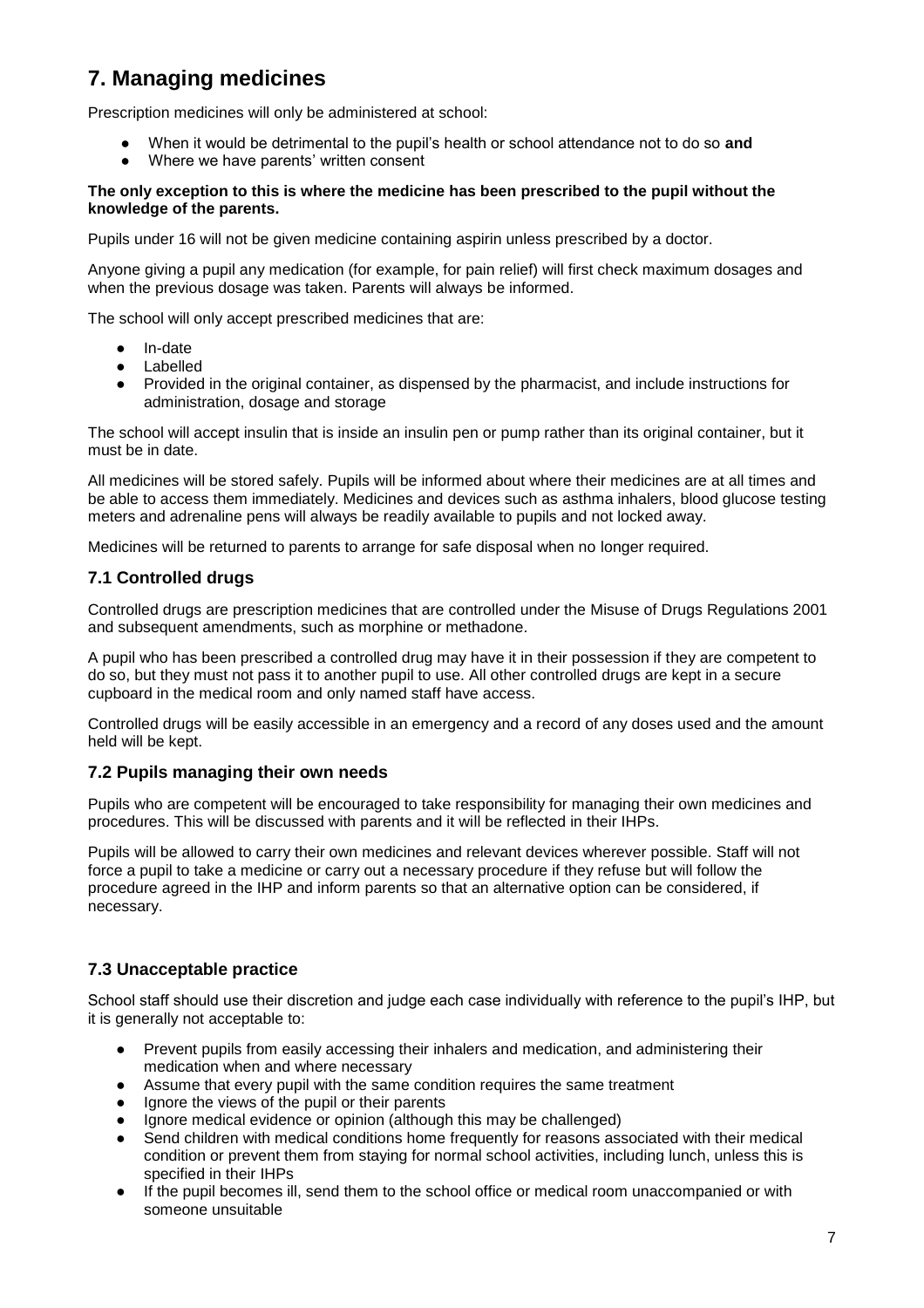- Penalise pupils for their attendance record if their absences are related to their medical condition, e.g. hospital appointments
- Prevent pupils from drinking, eating or taking toilet or other breaks whenever they need to in order to manage their medical condition effectively
- Require parents, or otherwise make them feel obliged, to attend school to administer medication or provide medical support to their pupil, including with toileting issues. No parent should have to give up working because the school is failing to support their child's medical needs
- Prevent pupils from participating, or create unnecessary barriers to pupils participating in any aspect of school life, including school trips, e.g. by requiring parents to accompany their child
- Administer, or ask pupils to administer, medicine in school toilets

#### **8. Emergency procedures**

Staff will follow the school's normal emergency procedures (for example, calling 999). All pupils' IHPs will clearly set out what constitutes an emergency and will explain what to do.

If a pupil needs to be taken to hospital, staff will stay with the pupil until the parent arrives or accompany the pupil to hospital by ambulance.

# **9. Training**

Staff who are responsible for supporting pupils with medical needs will receive suitable and sufficient training to do so.

The training will be identified during the development or review of IHPs. Staff who provide support to pupils with medical conditions will be included in meetings where this is discussed.

The relevant healthcare professionals will lead on identifying the type and level of training required and will agree this with the Headteacher and Office Manager who will be kept up to date.

Training will:

- Be sufficient to ensure that staff are competent and have confidence in their ability to support the pupils
- Fulfil the requirements in the IHPs
- Help staff to understand the specific medical conditions they are being asked to deal with, their implications and preventative measures

Healthcare professionals will provide confirmation of the proficiency of staff in a medical procedure, or in providing medication.

All staff will receive training so that they are aware of this policy and understand their role in implementing it, for example, with preventative and emergency measures so they can recognise and act quickly when a problem occurs. This will be provided for new staff during their induction.

### **10. Record keeping**

The governing board will ensure that written records are kept of all medicine administered to pupils. Parents will be informed if their pupil has been unwell at school.

IHPs are kept in a readily accessible place which all staff are aware of.